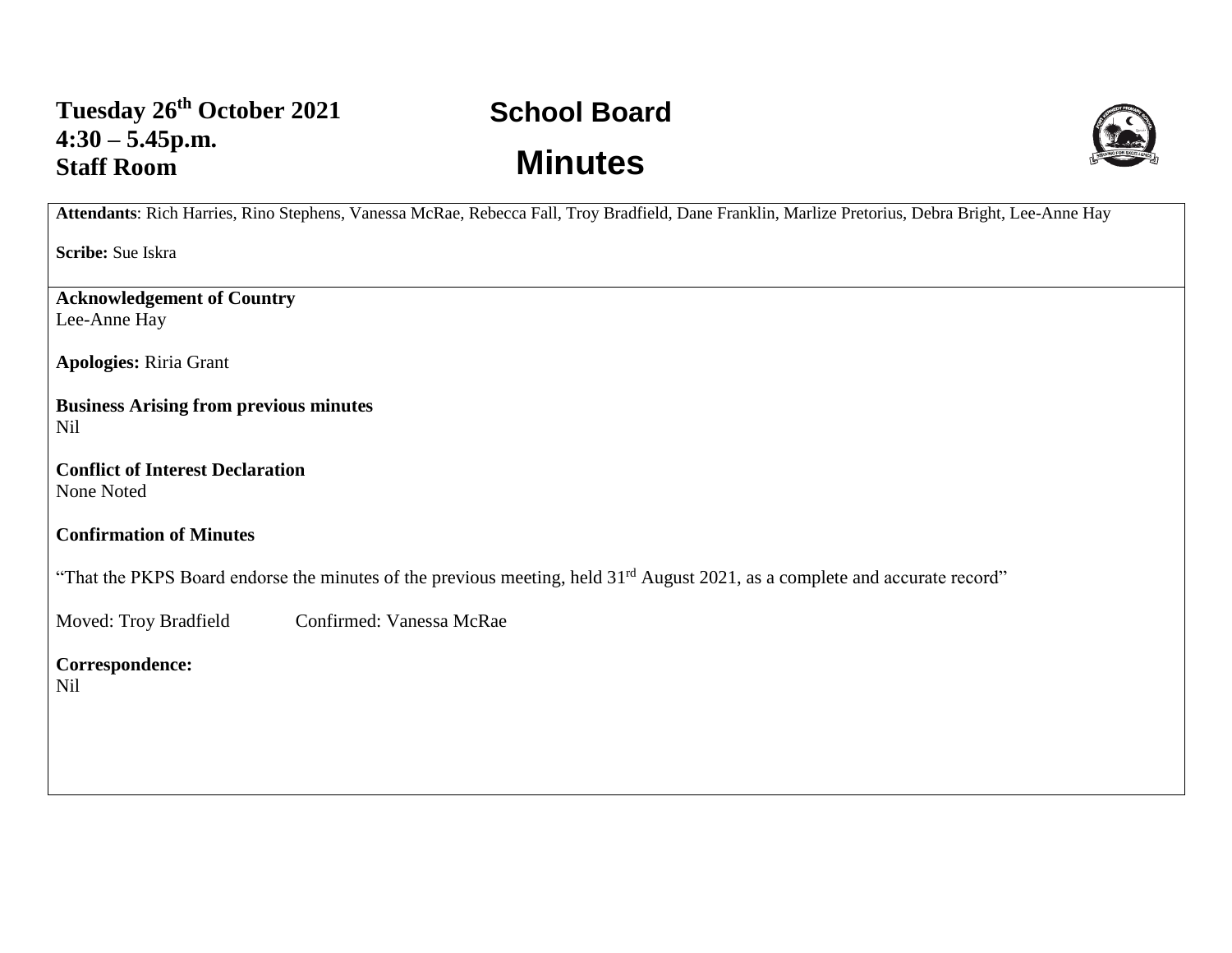| Item |                          | Presenter | <b>Summary of Discussion</b>                                                                                                                                                                                                                                                                                                                                                         | Actions |
|------|--------------------------|-----------|--------------------------------------------------------------------------------------------------------------------------------------------------------------------------------------------------------------------------------------------------------------------------------------------------------------------------------------------------------------------------------------|---------|
|      | 1. Principal Welcome and | Rich/Dane | Board would like to welcome Port Kennedy Primary Schools new                                                                                                                                                                                                                                                                                                                         |         |
|      | <b>Introduction</b>      |           | Principal Dane Franklin.                                                                                                                                                                                                                                                                                                                                                             |         |
|      |                          |           | Acknowledgement of the great work of Nathan Simms as acting<br>principal and also the PKPS staff.                                                                                                                                                                                                                                                                                    |         |
|      |                          |           | Main focuses:<br><b>Business Plan</b><br>Continuing work in progress<br>Collaborative effectiveness??<br>Student voice<br>Technology                                                                                                                                                                                                                                                 |         |
|      | <b>Principals Report</b> | Dane      | <b>Review of Suspension and Attendance Data</b>                                                                                                                                                                                                                                                                                                                                      |         |
|      |                          |           | Solid progress, good support and engagement                                                                                                                                                                                                                                                                                                                                          |         |
|      |                          |           | Good processes for following up students not attending                                                                                                                                                                                                                                                                                                                               |         |
|      |                          |           | Semester 1 2018 – Semester 2 2021 Attendance data shown<br>Overall attendance rate consistent<br>$\bullet$<br>Biggest change unauthorised to authorised<br>More informed as to where students are<br>Negatively affected by a few students that are non-<br>attenders.<br>Semester 1 2018 - Semester 2 2021 Suspension data shown<br>Overall suspension rate consistent<br>$\bullet$ |         |
|      |                          |           | <b>Buildings and Grounds</b>                                                                                                                                                                                                                                                                                                                                                         |         |
|      |                          |           | 53K Playground Grant                                                                                                                                                                                                                                                                                                                                                                 |         |
|      |                          |           | Consultant come out and provided concept drawings                                                                                                                                                                                                                                                                                                                                    |         |
|      |                          |           | Was not to brief so we have gone back and asked for it to<br>be re done.                                                                                                                                                                                                                                                                                                             |         |
|      |                          |           | Student input into concept                                                                                                                                                                                                                                                                                                                                                           |         |
|      |                          |           | Science Room Upgrade                                                                                                                                                                                                                                                                                                                                                                 |         |
|      |                          |           | STEM room / make a space                                                                                                                                                                                                                                                                                                                                                             |         |
|      |                          |           | Upgraded to science room specs                                                                                                                                                                                                                                                                                                                                                       |         |
|      |                          |           | New floor, sink, storage, water, desks                                                                                                                                                                                                                                                                                                                                               |         |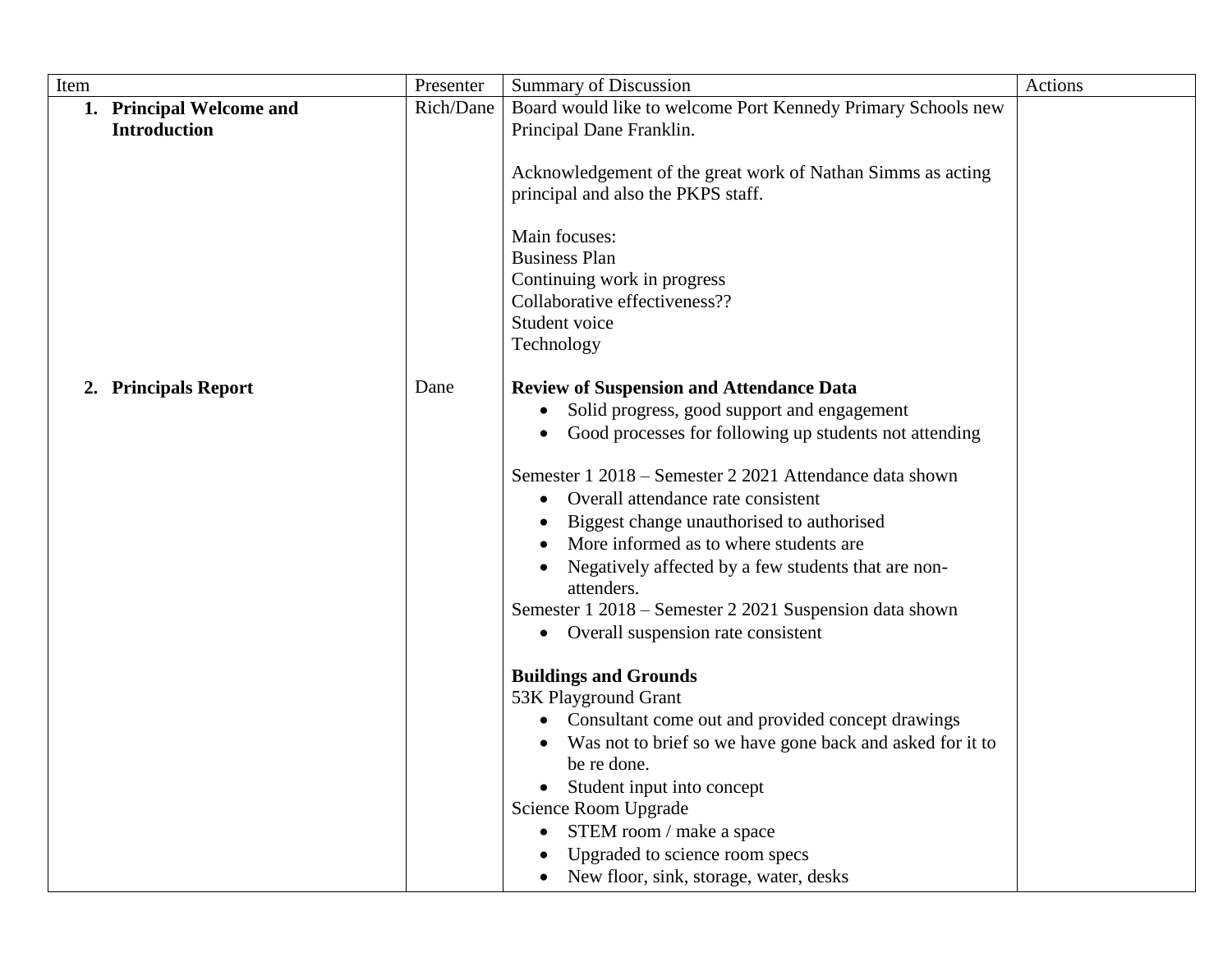|                                             |       | Additional 10k cash for furniture                                                                                                 |  |
|---------------------------------------------|-------|-----------------------------------------------------------------------------------------------------------------------------------|--|
|                                             |       | Additional 25k cash for resources                                                                                                 |  |
|                                             |       |                                                                                                                                   |  |
| 3. Finance Report                           | Sue   | <b>Voluntary Contributions</b>                                                                                                    |  |
|                                             |       | Primary<br>30.7%                                                                                                                  |  |
|                                             |       | PrePrimary 37.6%                                                                                                                  |  |
|                                             |       | Kindy<br>42%                                                                                                                      |  |
|                                             |       | Whole School 32.39%                                                                                                               |  |
|                                             |       | Comparison to same time last year 16.36%                                                                                          |  |
|                                             |       | Final statement will go out tomorrow.                                                                                             |  |
|                                             |       | <b>Student Numbers</b>                                                                                                            |  |
|                                             |       | Current Student numbers - 393                                                                                                     |  |
|                                             |       | 2022 prediction $-400$                                                                                                            |  |
|                                             |       | Will run third Kindy class in 2022                                                                                                |  |
|                                             |       |                                                                                                                                   |  |
|                                             |       | <b>Budgets</b>                                                                                                                    |  |
|                                             |       | Budgets closed end of Term 3.                                                                                                     |  |
|                                             |       | Preliminary Planning for 2022 Budget has begun.                                                                                   |  |
| <b>Business Arising from Previous</b><br>4. | Sue   | <b>Welcome to Country</b>                                                                                                         |  |
| <b>Minutes</b>                              |       | Copy of Welcome to Country provided to all board members.                                                                         |  |
|                                             |       | Copy to be available in Sues Board file.                                                                                          |  |
|                                             |       |                                                                                                                                   |  |
|                                             |       | Thermometer to track voluntary contributions                                                                                      |  |
|                                             |       | Look at beginning 2022                                                                                                            |  |
| <b>Warnbro SHS – Update</b><br>5.           | Debra |                                                                                                                                   |  |
|                                             |       | Debra will be resigning from the School Board as she takes on a<br>new role at Warnbro SHS, stepping into Senior School position. |  |
|                                             |       | LEAP program 30 going on to ATAR<br>$\bullet$                                                                                     |  |
|                                             |       | Cross School projects - murals                                                                                                    |  |
|                                             |       | Year 6 to 7 transition                                                                                                            |  |
|                                             |       | Links team to visit primary schools to do some benchmark                                                                          |  |
|                                             |       | testing as no NAPLAN data for current year 6's                                                                                    |  |
|                                             |       | Valedictory last night                                                                                                            |  |
|                                             |       | Last meeting for Foggarty                                                                                                         |  |
|                                             |       | NAPLAN data – progress across the board, now sitting in                                                                           |  |
|                                             |       |                                                                                                                                   |  |